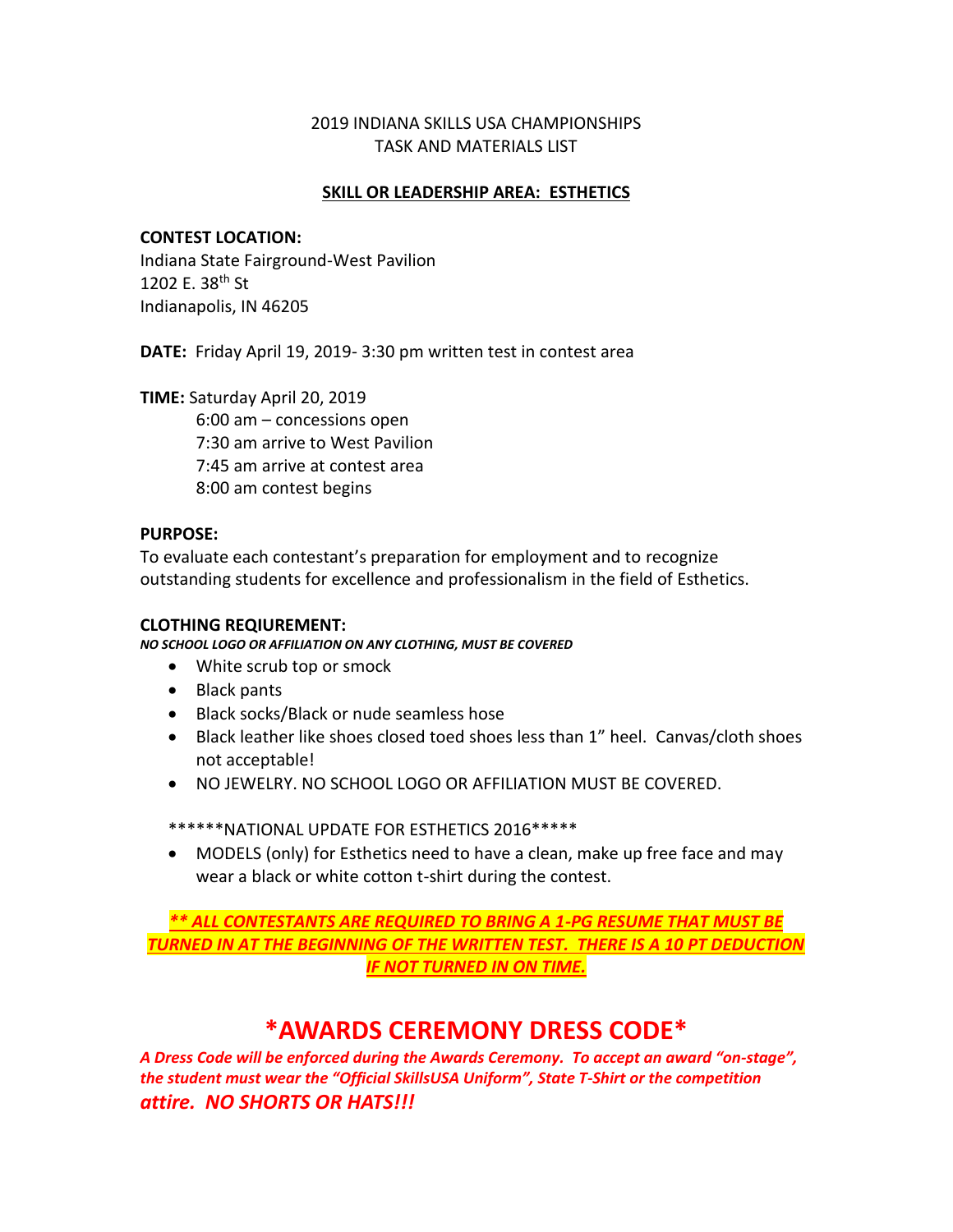**ELIGIBILITY:** Open to active SkillsUSA members enrolled in programs with esthetics as the occupational objective.

## **TASKS TO BE PERFORMED:**

- Basic Facial
- Daytime Makeup
- Fantasy Makeup
- Consultation
- Written Exam

# **EQUIPMENT & MATERIALS SUPPLIED:**

Supplied by the Technical Committee at the Contest Site:

- Tables (for use in performance of facials)
- Models Chair
- Small table (for products)

# **SUPPLIED BY THE CONTESTANT:**

Model (Must be have hair pulled away from the face with a white headband). Model must also have a clean, cosmetic-free face. No piercing, earrings or necklaces (jewelry may be worn in the fantasy portion of the contest). Models do not take the written exam.

- Neck support and yoga mat for model's during basic facial. (optional)
- $\cdot$  Headband (white)
- All items necessary for basic facial and massage skills:
	- o Cleanser
	- o Toner
	- o Moisturizer
	- o Mask and massage cream
- All items necessary for daytime makeup application: MUST BE IN ORGINAL PACKAGING
	- o Foundation Makeup
	- o Concealer
	- o Eye shadows
	- o Eyeliners
	- o Eyebrow Pencils
	- o Powder Blush or other Cheek Color
	- o Lipsticks
	- o Lip liners
	- o Lip Gloss
	- o Mascara
	- o Loose or Pressed Powder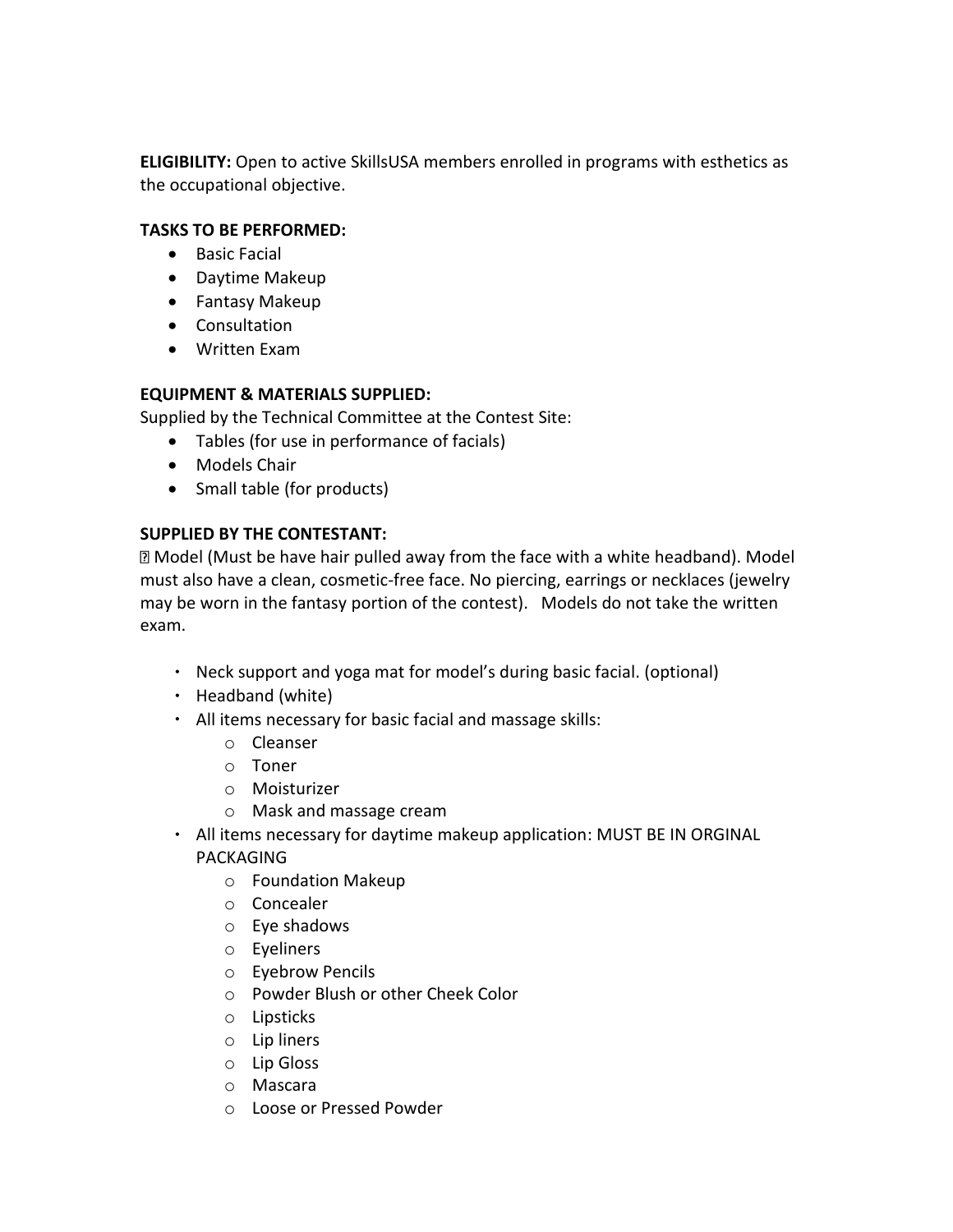- Disinfecting Agent/Hand Sanitizer
- Fantasy Makeup supplies necessary for your creation: MUST BE IN ORGINAL PACKAGING
- White Towels (6 minimum)
- $\cdot$  Proper draping supplies
	- o Short Makeup Cape (white or black).
	- o 1 sheet for massage and facial skills
- Plastic Ziploc bags, gallon size, for disposal of refuse
- All necessary product applicators such as
	- o Cotton/Q-tips
	- o Spatulas
	- o Fan and mask brushes
	- o Tissues
	- o Mascara wand
	- o Makeup brushes
	- o All applicators must be disposable or sanitized.
- $\cdot$  Tissues
- Blood spill kit
- Extension Cord and or power strip optional
- Toothpicks/Orangewood Sticks
- Latex-free gloves (at least two (2) pair)
- Stainless steel bowl for water  $(1 \times$  quart minimum size)
- Light (optional)
- Mirror (optional)
- $\cdot$  A written brief but specific, description (10-15 words) of the theme your are creating for the fantasy makeup application.

## **CONTEST INSTRUCTIONS:**

Initial preparation will be prejudged before the start of the contest at the contest site. Setup can only consist of items needed for the specific contest application in progress. Time will be allowed between each contest to reset the table. Proper control and usage of product and tools will be expected at all times. Floor monitors/judges will assess sanitation/disinfections procedures throughout the contest.

Conversations between contestant and model is limited. Any form of communication with observers, judges and other contestants is prohibited during the contest. Points will be deducted and multiple offenses will be cause for disqualification.

# NO ADVISOR OR OBSERVERS MAY HAVE *ANY* COMMUNICATION OR CONTACT WITH CONTESTANT OR MODEL DURING THE CONTEST. CONTESTANT MAY BE DISQUALIFIED IF THIS OCCURS.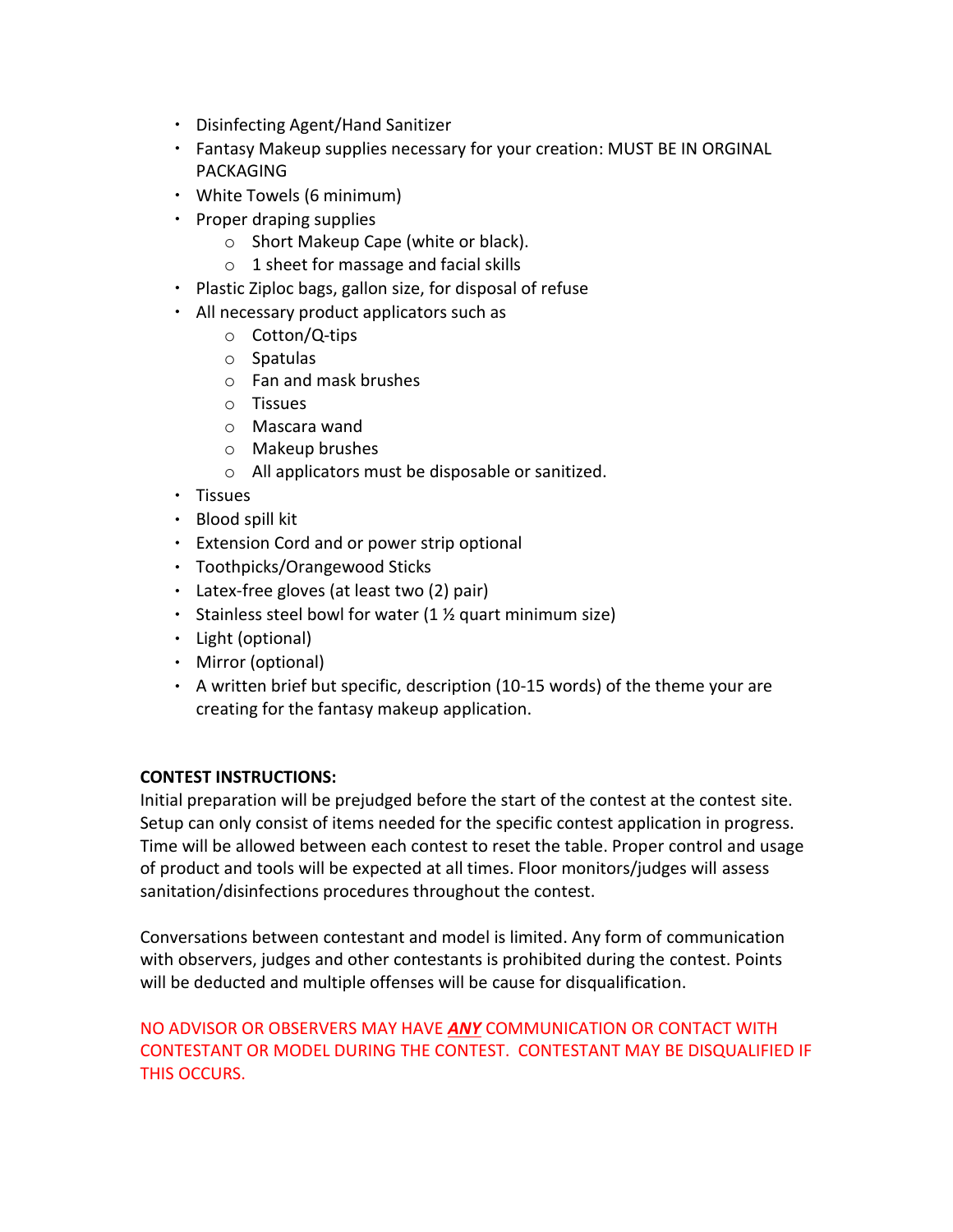## **SCOPE OF THE CONTEST:**

The contest will include an oral communications assessment, one written examination and 3 separate skill performance tasks. Contestants will demonstrate their ability to perform skills from the following list of competencies.

## **A. Basic facial/massage**

Competitors will have 35 minutes to complete their facial. 10 min. massage at the end of facial.

## **B. Daytime Makeup Application**

Competitors will have 45 minutes to complete their daytime makeup application.

- Contestant will supply a full-face photo (minimum 4x6) of the model without makeup and with hair pulled away from face and wearing a white headband.
- Contestant will complete a full-face daytime makeup application.
- Colors should conform to the model's natural skin tone according to the discretion of the contestant.
- All work must be completed by hand.

#### **C. Written Examination**

Contestants will have 45 minutes to take a multiple question Exam covering varies industry & curriculum related questions. TAKEN ON FRIDAY AT 3:30 PM AT THE WEST PAVILION!

## **D. Oral Communication**

Contestants will deliver at 3-4 minutes oral explanation on their choice of two options. Option A is the theme choice, development and methods of application of the fantasy make-up application and Option B is an explanation of client consultation characteristics, uses and methods. **NOTE: CARDS OR PROPS NOT ACCEPTABLE.**

**E. Fantasy Makeup Application- THEME**: **OPTICAL ILLUSION.** Contestants will have 60 minutes to complete this task on a model.

- All artwork must be done during the fantasy makeup application (No pre-prep work allowed.
- A written description & Photo placed in an  $8\frac{1}{2} \times 11$  page protector that will be kept by the judges must be displayed at work station. Your description should be brief but specific (10-15 words) of the theme you're creating.
- Items allowed for use are…all makeup products designed for use on the face, grease paint, false eyelashes, rhinestones, feathers and glitter and theatrical accessories.
- Props, such as hair ornaments, wigs and jewelry, may be used in the fantasy section but will not be considered for the judging.
- after judging of makeup of fantasy makeup application.